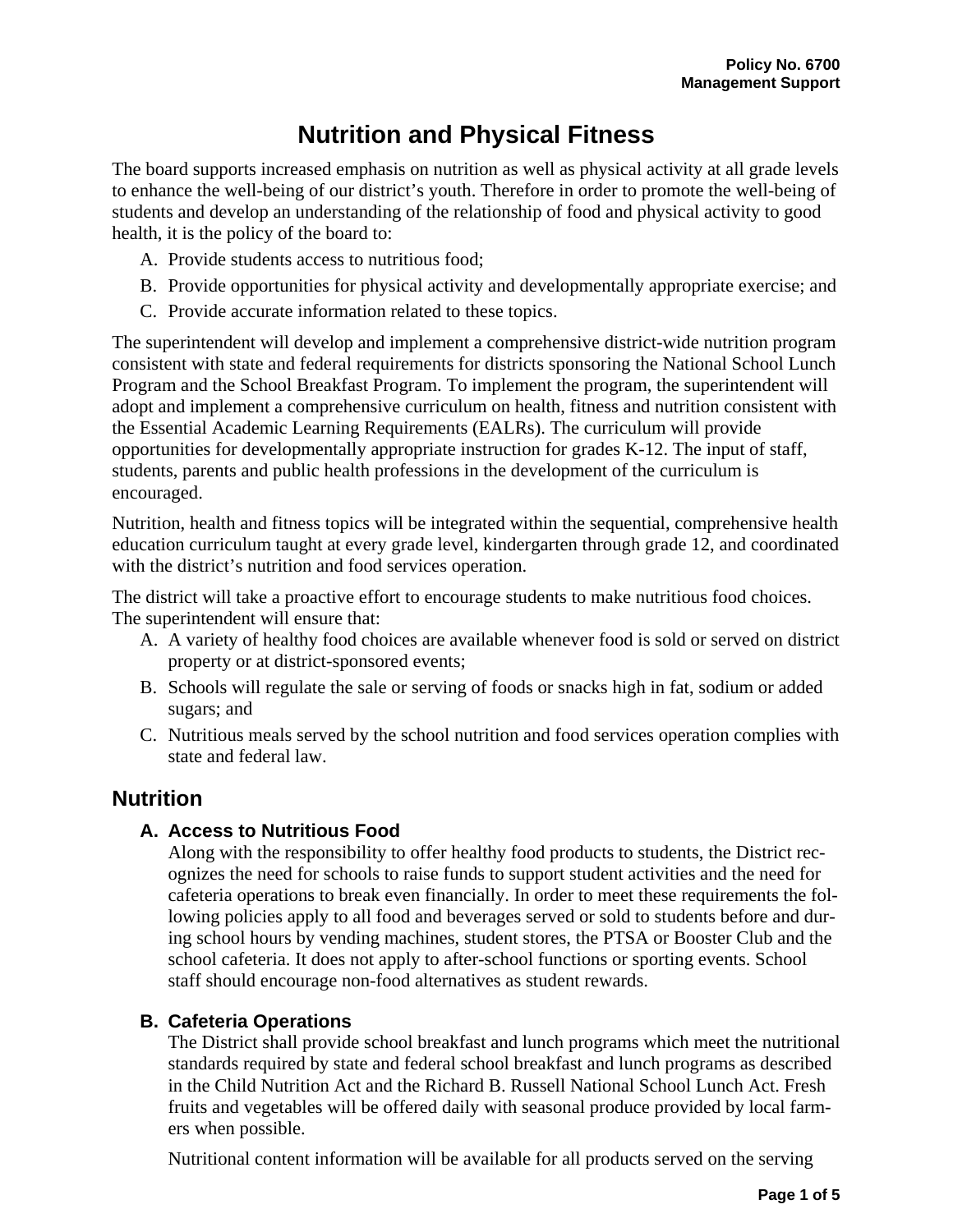line at all secondary schools.

No more than 35% of a meal's total calories will come from fat; no more than 10% will come from saturated fat; and no more than 35% of a food's total weight will come from added sugar (does not apply to nuts, seeds, real cheese, cream cheese, fruit, vegetables, milk or 100% fruit juice.)

### **C. Catering**

Catered events during the school day that involve students shall include only food meeting the cafeteria standards and will not include carbonated beverages.

#### **D. Classroom Celebrations**

Due to food safety issues, allergies and the rise of childhood obesity, teachers and parents are strongly encouraged to celebrate holidays and birthdays with healthy snacks or nonfood items and activities.

#### **E. Vending Machines, Student Stores, Snack Bars**

With the exception of water vending machines, elementary schools shall not have vending machines accessible by students. In the 2005-06 school year, beverage vending machines and beverages to be sold in student stores at secondary schools must include at least 50% water, low or non-fat milk and/or juice products. Middle school vending machines or school stores that did not sell carbonated beverages in the 2004-05 school year may not add them in 2005-06.

Effective with the start of the 2006-07 school year, carbonated beverages, excluding those that contain 100% fruit juice or water, may not be sold in student stores or vending machines before school or during school hours. Beverage vending machines and student stores shall only sell 1% or non-fat milk products, water, sport drinks and/or 100% fruit juices. During the 2005-06 school year, schools shall work with students and vendors to identify alternative nutritionally acceptable beverages whose sales will support ASB fund-raising efforts.

Items sold in snack bars, student stores and vending machines will be limited to those that are nutritionally healthful. Products defined by USDA guidelines as "foods of minimal nutritional value" will not be sold. These include certain candies made predominately from sweeteners such as hard candy, breath mints, gum drops, "gummy" figures, licorice, fondant, spun candy, candy coated popcorn, marshmallow candies and water–ices unless made with real fruit juice.

Foods that do meet minimum nutrition standards include, but are not limited to, corn chips, beef jerky, popcorn, fruit, cheese and crackers, 100% fruit juices, peanuts, sunflower seeds, granola bars, low fat yogurt, pretzels, trail mix and low fat/non-fat milk products.

Individual food items shall not exceed 300 calories or portion sizes as follows: 1.5 ounce snacks and sweets; 2 ounce cookies and cereal bars; 3 ounce bakery items or frozen desserts; 8 ounce yogurt; 1 ounce nuts and seeds; 12 ounce beverages with the exception of water products or sport drinks. Vending machines and student stores meeting these criteria may be open during the regular lunch service.

Schools are encouraged to install fresh fruit vending machines and work with the ASB, DECA and Activity/Athletic Departments on healthy vending options.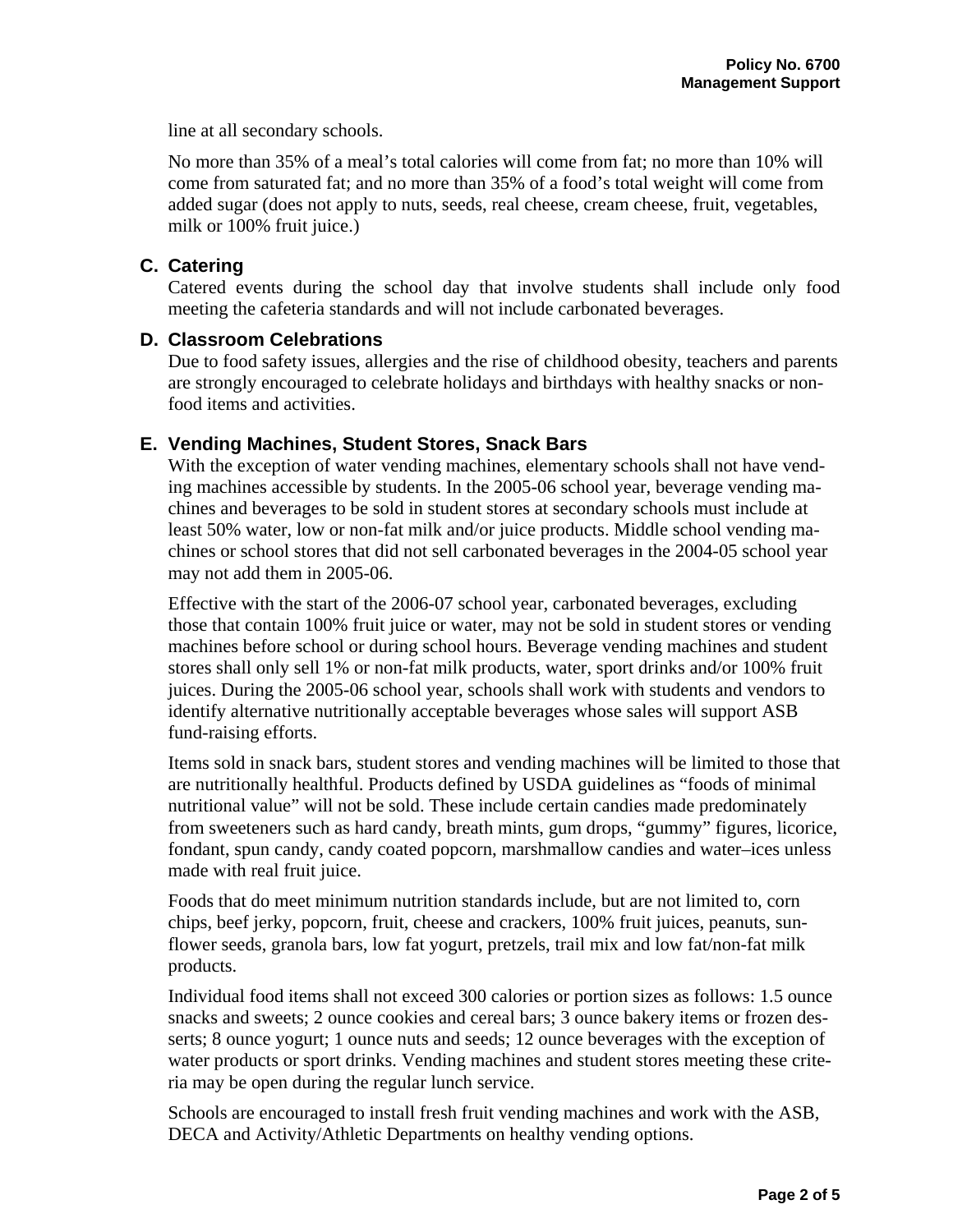In order to support student stores and parent groups such as PTSA and Booster Clubs, who may have a current inventory of items no longer meeting the required calorie or portion sizes, these groups will be allowed to sell down that inventory during the 2005-06 school year. However, no new items that do not meet the required calorie and portion standards may be ordered for sale before or during the school day.

#### **F. Nutrition Standards**

The district will provide school breakfasts and lunches which meet the nutritional standards required by state and federal school breakfast and lunch programs. Meals served in school before the end of the last lunch period will conform to the U.S. Dietary Guidelines for Americans.

The superintendent will establish rules for the sale of food during the school day to encourage the eating of nutritious breakfasts and lunches. Foods and beverages of minimal nutritional value, as defined by the U.S. Department of Agriculture, will not be sold or served on school premises until 30 minutes after the end of the last lunch period.

Any food sales of an occasional nature must have the prior approval of the principal. Vending machines will be limited to only those that dispense items which are nutritionally healthful. No food or drink items will be offered in vending machines unless they have been approved by the principal.

#### **G. Food Services Program**

The district supports the philosophy of the National School Lunch and Breakfast programs and will provide wholesome and nutritious meals for children in the district's schools. The board authorizes the superintendent to administer the food services program, provided that any decision to enter into a contract with a private food service agency will require the approval of the board. Expenditures for food supplies shall not exceed the estimated revenues.

Because of the potential liability of the district, the food services program shall not accept donations of food other than as provided in this policy without the expressed approval of the board. Should the board approve a food donation, the superintendent shall establish inspection and handling procedures for the food and determine that the provisions of all state and local laws have been met before selling the food as part of the school lunch menu.

#### **H. Free And Reduced-Price Food Services**

The district will provide free and reduced-price breakfasts, lunches and milk to students according to the terms of the National School Lunch and Breakfast programs and the laws and rules of the state. The district will inform parents of the eligibility standards for free or reduced price meals. Reasonable efforts shall be made to protect the identity of students receiving such meals. A parent has the right to appeal any decision with respect to his/her application for free or reduced-price food services to the superintendent.

The district may provide free, nutritious meals to all children on test days, including students who do not qualify for free or reduced priced federal school meal benefits, however, the district is responsible for the cost of providing meals to students who are ineligible for free and reduced priced meals.

The board of directors may establish a program whereby school meals may be provided to anyone other than students of the district at the greatest price charged any student plus an amount representing the portion of the lunch cost paid for from local, state and federal assistance (cash and food).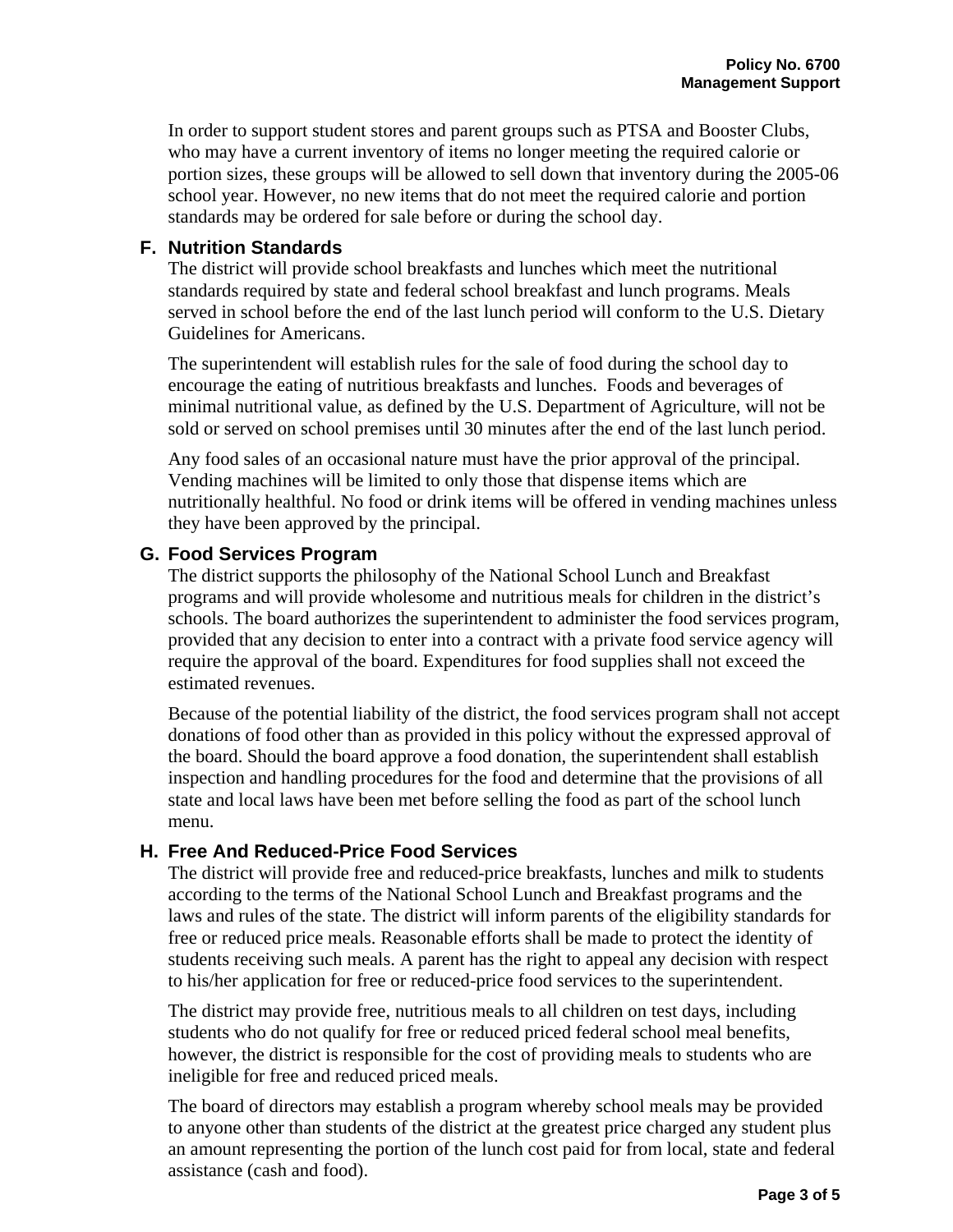#### **I. Surplus Commodities**

The district will use food commodities made available under the Federal Food Commodity Program for school menus.

# **Physical Education**

#### **A. Health and Fitness Curriculum**

The superintendent shall adopt and implement a comprehensive health and fitness curriculum consistent with the EALRs. The curriculum will provide opportunities for developmentally appropriate instruction for grades K-12. Evaluation procedures will utilize classroom-based assessments or other strategies.

All students in grades one through eight are required to complete an average of one hundred instructional minutes per week of physical education. This includes instruction and practice in basic movement and fine motor skills, progressive physical fitness, and wellness activities through age-appropriate activities. All high school students are required to complete two credits of health and fitness. High schools must consider offering a variety of health and fitness classes for each grade in the high school.

Suitable adapted physical education will be included as part of individual education plans for students with chronic health problems, other disabling conditions, or other special needs that preclude such student's participation in regular physical education instruction or activities.

In addition to required physical education, students at the elementary level should have the opportunity to participate in daily recess and physical activity. The district will provide daily recess period(s) for elementary school students, featuring time for unstructured but supervised active play. The district is encouraged to provide adequate co-curricular physical activity programs, including fully inclusive intramural programs and physical activity clubs; and to promote the use of school facilities for physical activity programs offered by the school and/or community-based organizations outside of school hours.

| <b>Cross References:</b> | Board Policy 4260 | Use of School Facilities               |
|--------------------------|-------------------|----------------------------------------|
| Legal References:        | RCW 28A.230.040   | Physical Education – Grades 1-8        |
|                          | 28A.230.050       | Physical Education in High Schools     |
|                          | 28A.235.120       | Meal Programs — Establishment and      |
|                          |                   | Operation — Personnel —                |
|                          |                   | Agreements                             |
|                          | 28A.235.130       | Milk for children at school expense    |
|                          | 28A.623.020       | Nonprofit program for elderly $-$      |
|                          |                   | Authorized — Restrictions              |
|                          | 69.04             | Intrastate Commerce in Food, Drugs and |
|                          |                   | Cosmetics                              |
|                          | 69.06.010         | Food and beverage service worker's     |
|                          |                   | $permit$ - Filing, duration -          |
|                          |                   | Minimum training requirements          |
|                          | 69.06.020         | Permit exclusive and valid throughout  |
|                          |                   | state $-$ Fee                          |